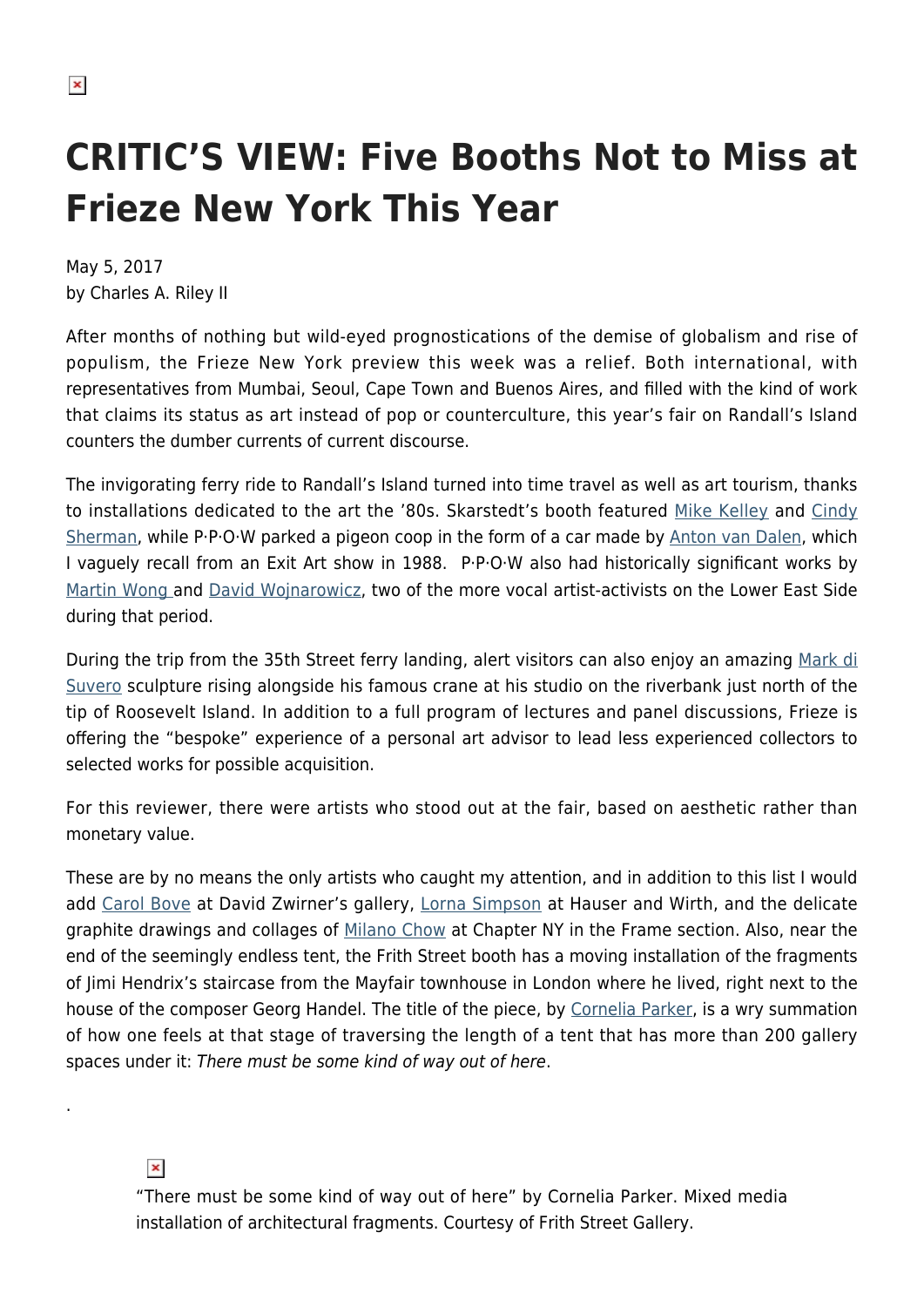## **Lee Bontecou at Lévy Gorvy**

.

.

.

I have been a [Bontecou](http://www.theartstory.org/artist-bontecou-lee.htm) fan since writing about her magisterial wall sculpture in the Koch Theater lobby at Lincoln Center more than two decades ago, and the intimate scale of this untitled work from 1960 is a phenomenal entry point for understanding this reclusive and serious artist.

Always with Bontecou the dramatic high point is the black, black, black recess of a central aperture. Like the velvety holes of an [Anish Kapoor](http://anishkapoor.com/) sculpture, the optical properties of the black opening can make the mind reel. In this case, there are two irregularly shaped openings rather than the usual circular one, more like the organic holes in a tree inside which the owl waits for twilight. These are surrounded by very delicate cloth patchworks stitched with little copper wires and threads on a framework that resembles a vintage aircraft.

The concentric rhythms and suggestions of the nimble hands of the artist can be mesmerizing. Tucked in the corner like a whisper is the artist's signature in what seems to be pencil. It may be delivered sotto voce, but the message of this masterpiece is profound. It was without any competition the absolute high point of the fair for me, and it did not escape my attention that a sculpture by another woman, [Louise Bourgeois](http://www.theartstory.org/artist-bourgeois-louise.htm) had similarly commanded my respect the night before at TEFAF's opening (reviewed [here](https://hamptonsarthub.com/2017/05/04/art-review-tefaf-offers-modern-and-contemporary-art-with-good-credentials/)).

> $\pmb{\times}$ "Untitled" by Lee Bontecou, 1960. Canvas, welded steel, and wire, 27 1/4 x 29 1/2 x 7 inches. Courtesy of Lévy Gorvy.

#### **Masatoshi Masanobu at Axel Vervoordt**

I confess that I found the vast Gutai Art Association retrospective at the Guggenheim four years ago to be too much of a good thing, but the elegantly mounted presentation at [Axel Vervoordt](http://www.axel-vervoordt.com/en/home) of an important group of paintings by the member of the group who was present from beginning to the end is a valuable lesson in Modernism.

[Masanobu](https://www.artsy.net/artist/masatoshi-masanobu) was a star of the Gutai Art Association from its inception in 1954 to its end in 1972. They convened in Ashiya, near Osaka, and eventually comprised 59 artists. "Gutai" translates as "concreteness" and it is exactly that engagement with paint and canvas as materials that lends such drama to the Masanobu works on view.

Comparisons to [Cy Twombly](https://www.artsy.net/artist/cy-twombly) and [Henri Michaux](https://en.wikipedia.org/wiki/Henri_Michaux) may be inevitable given the calligraphic characteristics of the paintings, which float fleeting strokes on richly layered monochromes. I was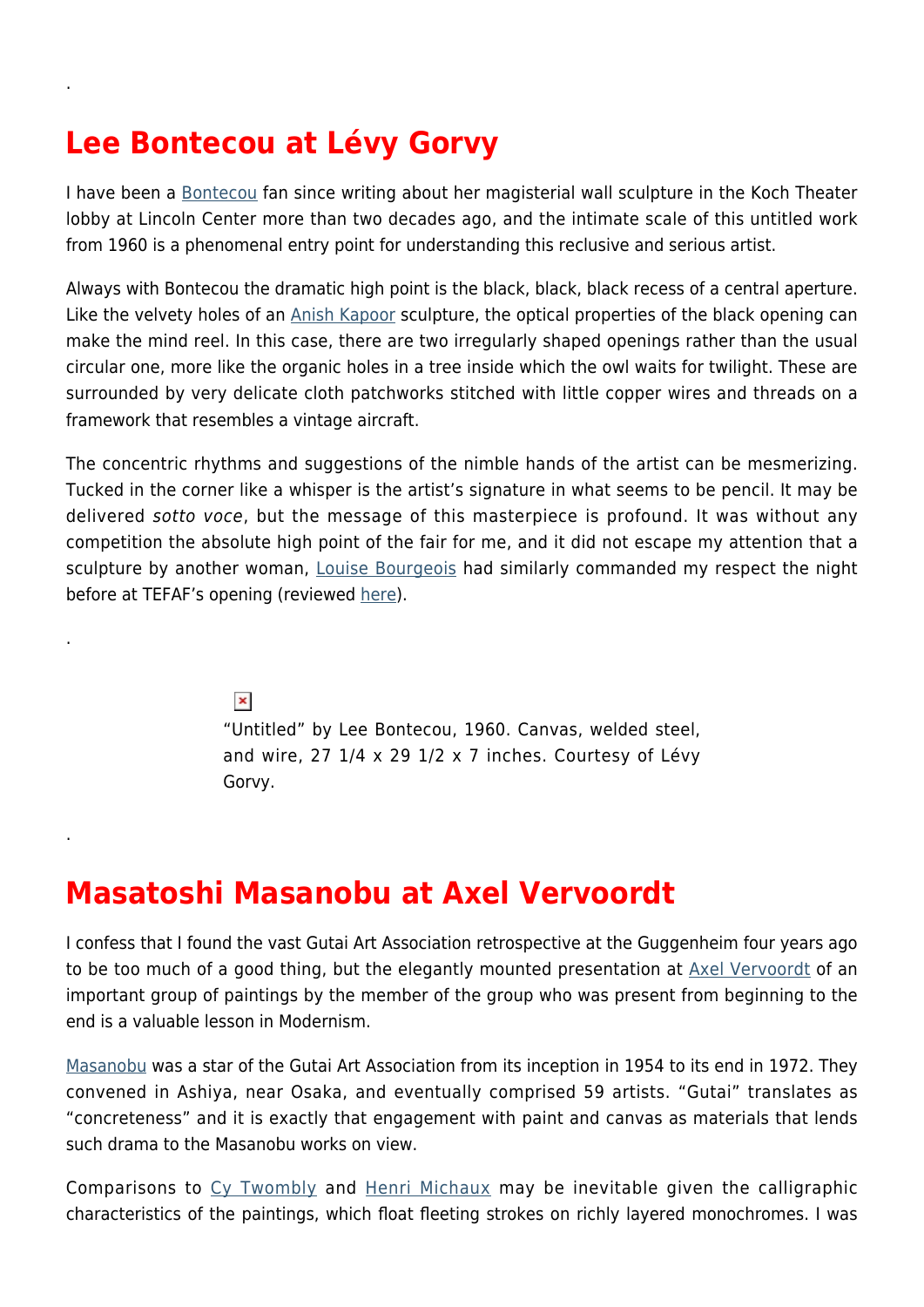pulled by one white work that the gallery expert called uncharacteristic of Masanobu's palette; he is known for his yellows, developed in landscapes. Still, the slicing and peeling of paint layers with a knife, right down to the brownish canvas, left such a battleground of scars that the "color as substance" (to use the artist's words from the press release) was brought to the surface.

> $\pmb{\times}$ "Work" by Masatoshi Masanobu, 1961. Oil paint on canvas, 116.8 x W 80.3 cm. Courtesy of Axel Vervoordt.

#### **Robert Rauschenberg at Thaddeus Ropac**

Wall power in a fair is essential, and a pair of fascinating works by [Robert Rauschenberg](https://hamptonsarthub.com/2015/11/01/whispers-out-of-time-in-rauschenberg-shows-at-pace-and-kempner/) that uses the application of tarnish to brass and copper became beacons not just for fans of the masterful artist but for anyone attracted to the inventive use of materials.

Made in 1990, Rauschenberg used acetic acid and ammonium salts, brushed or silkscreened onto the brass or copper (in other cases, bronze) to gain an amazing range of effects. He prepared the light color areas by using solvents that would resist the tarnish. The effect is a version of the wonderful transfer imagery that made the paintings such panoplies of iconography, but with the harmony of the warm metallic tone to add the unity that the more colorful works sometimes lacked.

 $\pmb{\times}$ 

.

.

.

.

"Pinion (Borealis)" by Robert Rauschenberg, 1990. Tarnishes on copper, 36.75 x 60.75 inches. Courtesy Galerie Thaddaeus Ropac, London • Paris • Salzburg. © Robert Rauschenberg Foundation/Licensed by VAGA, New York. Photo: Jessica Earnshaw.

#### **Robert Motherwell at Bernard Jacobson**

When the fair veered into retrospective territory, as in [Jacobson'](http://www.jacobsongallery.com/)s heavy-duty hanging of a group of paintings and collages by [Robert Motherwell](https://hamptonsarthub.com/2014/08/25/art-review-at-guild-hall-motherwells-process-of-evolution-revealed/), it slowed the pace of the relentlessly hungry visitors and demanded a different sort of attention. Among the large and important works by Motherwell on view—including a particularly interesting variant on the Elegy for the Spanish Republic—one collage was completely absorbing. Under glass, because it is so fragile, it took a snippet of Stravinsky's score for the Rite of Spring and built a whole ballet of gesture and texture around it. Motherwell and music would be a terrific show (his Mozart collages are among my favorites), and this would be at